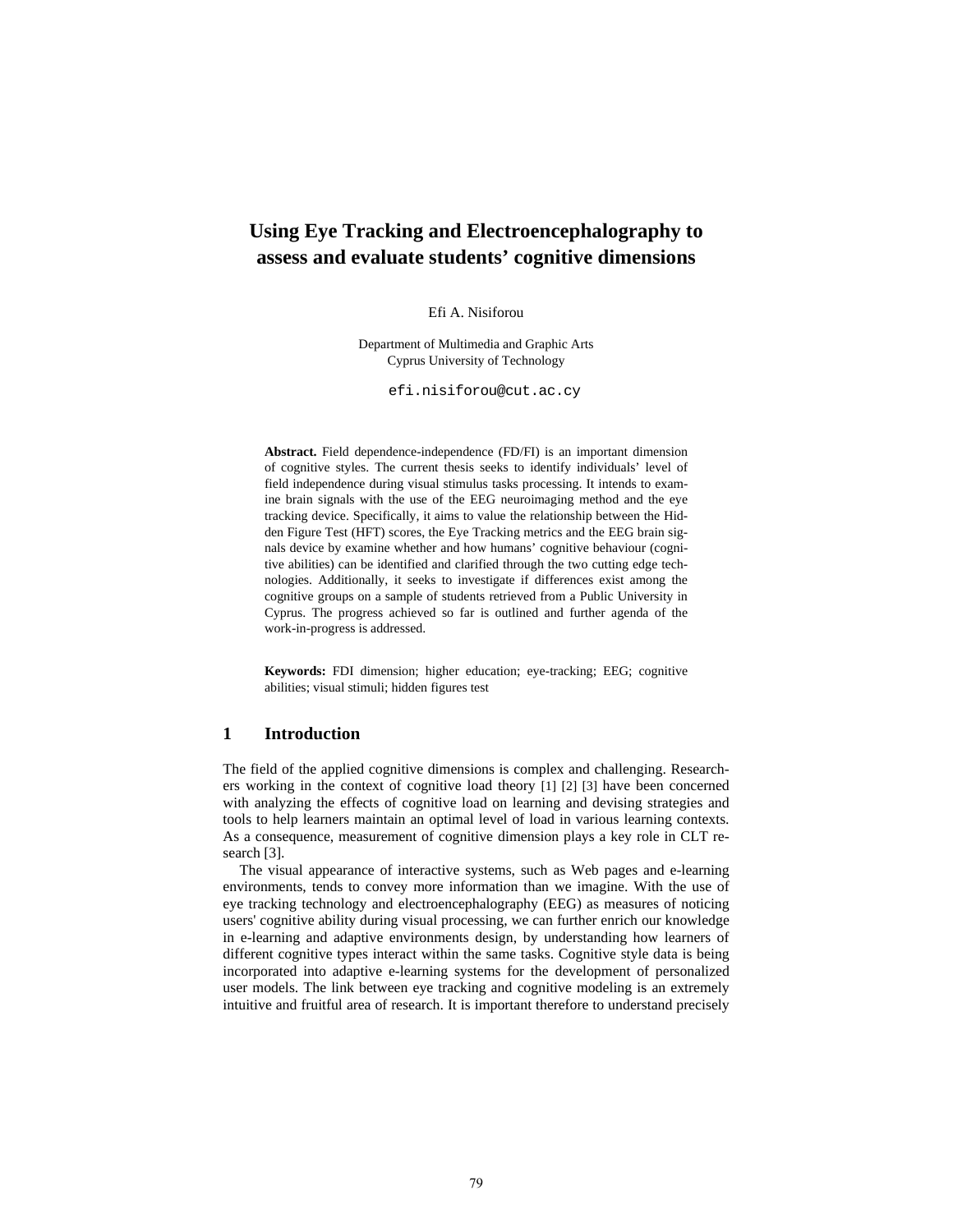what the eyes and the brain reveal in order to model human behaviour by designing suitable learning environments based on the assumption that individuals learn differently. In general, the research work seeks to examine how cognitive abilities can be identified through the implementation of cutting edge technologies such as EEG and Eye Tracking.

Additionally, a challenge of this arena is to conduct research that compares different metrics that will provide a more spherical understanding on the phenomenon under investigation. There is a need to develop a holistic model of learning that will integrate all the cognitive dimensions. Thus, the undertaken study intends to provide an in depth understanding of the relation between cognitive abilities and brain cognitive process.

# **2 Goal of the study**

The study is an exploratory research that seeks to examine whether cognitive abilities can be identified, through the implementation of EEG and Eye Tracking technologies. This research study is of great importance as it will illustrate what happens to the human brain as it receives visual information.

The main focus of the proposed thesis is to evaluate user's cognitive abilities identification based on the Field Dependent-Independent classification and examine new possibilities for validating human cognitive behaviour. Therefore the overall goal is to examine how cognitive abilities can be identified through EEG and Eye tracking metrics.

 Specifically, it seeks to investigate the FDI dimension on the achievement of different instructional objectives in a self-paced and computer-based setting for developing a learning profile model based on the brain signals (EEG) and the eye-movement behaviour of which HCI and BCI fields can put into practice. We assert that knowing how cognitive abilities can be detected through eye tracking technology we can lead to solutions that improve users' Web experiences.

The research study addresses the following key aspects:

- 1. Explore the potential of EEG and eye tracking in assessing learners cognitive dimensions as new proposed methods of measurement.
- 2. Develop a learning profile framework based on users' cognitive dimensions
- 3. Explore and Compare the results revealed form the two different BCI and HCI devices.

Therefore, the research questions that shaped the PhD study are:

- 1. Do differences exist between the three cognitive groups FD, FN and FI with regard to tasks time completion?
- 2. Is there a significant correlation between the eye tracker metrics and the Hidden Figure Test scores?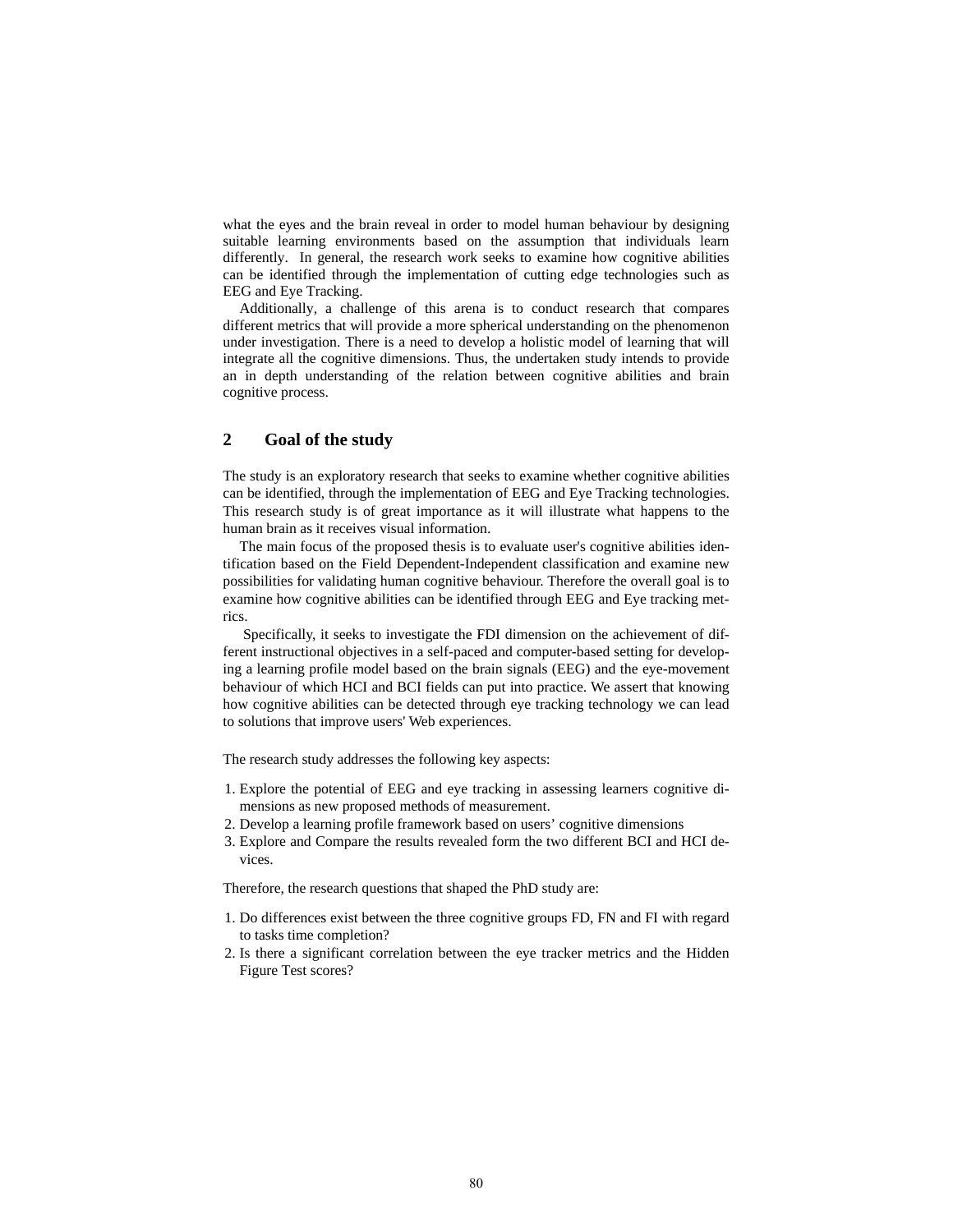- 3. Is there a significant correlation between the results revealed from the electroencephalography (EEG) measures regarding participants' cognitive dimensions and the eye tracking metrics?
- 4. Can the developed learning profile model handle the cognitive load based on the insights of the EEG and Eye-tracking tools?

# **3 Theoretical background**

#### **3.1 Cognitive abilities - Field dependence/ independence dimension**

The field dependence-independence (FDI) is among the most broadly studied of the variety of cognitive style dimensions appearing in the literature and especially in the educational technology field [4]. FDI is one of those cognitive style theories which is acknowledged in a number of studies on instructional effectiveness (e.g. [5] [6] [7]). These dimensions are formed based on the individual's reliance on the context to extract specific meaning and describe two contrasting ways of processing information; the field-dependent (FD) and field-independent (FI) individuals' distinct approach. Specifically, some individuals are classified as Field Dependent (FD) and other individuals are categorized as Field Independent (FI). Individuals who fall in the middle of the continuum are determined as Field-Mixed (FM) or Field-Neutral. The key difference between FD and FI learners is visual perceptiveness [8]. FD learners, who are asked to identify a simple geometric figure [9] that is embedded in a complex figure, will take longer to detect the simple figure than FI learners, or they may not be able to find it at all. Researchers have concluded that there is something about the ways human brains function that leads to how people learn and process information [10]. Additionally, existing works indicate the importance in assessing the cognitive load during learning activities in the process of capturing the cognitive state of learners [11] [12] [13] [14] [15]. Another interested study [16] examined the learning process in relation to the brain. Much of the research on FD-I has focused on examining the effects of FD-I on learners' computer performance [16]. A study [17] demonstrated cognitive-style based differences in Web searching tasks. It is important to note that most studies rely heavily on the prior completion of questionnaires by system users. Since the completion of questionnaires can be time consuming for users, potentially improving the measurement methods of users' cognitive load is meaningful.

#### **3.2 Eye Tracking device**

Cognitive and semantic aspects of a stimulus play an important role in visual and scene perception [18]. Eye movements are driven by properties of the visual world and processes in a person's mind [18]. Eye tracking and usability evaluation studies try to investigate and understand user behavior [18] with an increasing interest to Web page behavior [19]. A general conclusion is that user interaction depends on the visual factors (nearby visual features) and scene semantics (general knowledge about the scene layout). Understanding how this in-formation and cognitive overload affects user perception and Web interaction can lead to solutions that improve users' Web experience. We believe that an initial step towards this goal is to understand Web page visual perception and relate a user's implicit understanding of Web page visual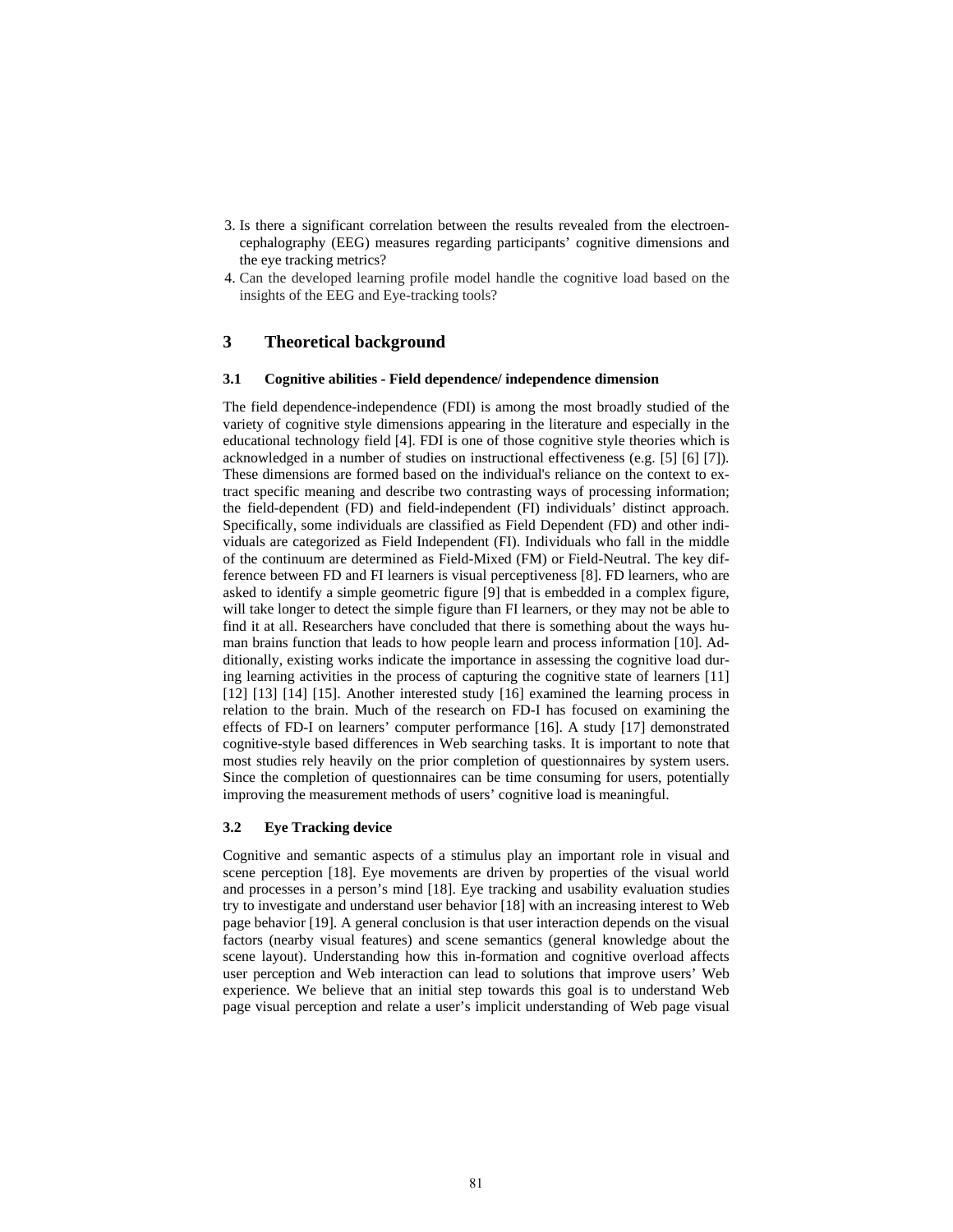complexity with its layout. The eye tracking measures aid the enhancement of usability as they can give information on issues such as cognitive activity [20]. Moreover, Van Gog and Scheiter [21] mentioned that the findings of their study can contribute in multimedia research by using eye tracking to investigate how diverse design interventions (e.g., spoken vs. written text) affect processing of complex visual presentations. Yesilada et al. [22] used eye tracking to investigate users' evaluation style while they were searching different Web engines. In Germanakos et al. [23] eye tracking measurements revealed statistically significant differences between different types of learners, whereas imagers focus on visual content, verbalizers on text and intermediates placed in between the other two types. The idea that user' features such as cognitive abilities and personality are affecting the effectiveness of information visualization techniques is continuously growing. An eye tracking study conducted by Toker et al [24] investigated the relationship between such characteristics and fine-grained user attention patterns. Their findings revealed that user's cognitive abilities such as perceptual speed and verbal working memory have a significant impact on gaze behavior in terms of task difficulty and visualization type.

# **4 Design of the research**

In pursuit of answering the aforementioned research questions of the thesis, three studies were designed and shape the structure of the proposed thesis. The data revealed from the two research instruments will be thereafter compared giving more reliable results of the phenomenon under investigation. It is of great importance that participants' input show similar reactivity pattern in the EEG, the Eye tracking and the reliable tool used; the Hidden Figures Test, in order for the findings to validate the importance of the research. The following sections shape the progress achieved so far and sketch the future research dimensions of the proposed study.

#### **4.1 Study 1 - Using Eye tracking in assessing learners' cognitive dimensions**

#### Experimental Set up**.**

Different visual-stimulus tasks were employed in the current experimental eyetracking study. The cognitive processes engaged in the visual attention study included two visual-stimuli tasks; the embedded shapes and the hidden faces.

The target audience of the study was consisted of a number of normal and healthy students recruited from a department in a public University in Cyprus. The participants were initially categorized into FD, FI and FN/FM learners on their performances on the Hidden Figures Test, and were then assigned to the experiment. FDI was assessed using the Hidden Figures Test (HFT) from the Educational Testing Services kit for cognitive factors [25] designed by [26], that measures the level of an individual's field dependence. The HFT consists of 32 questions divided equally into two parts and scores ranged from 1 to 31 (max =32 points). It presents five simple figures were learners had to identify which one of these simple figures is embedded in a more complex figure. The cut-off scores were decided taking into consideration how other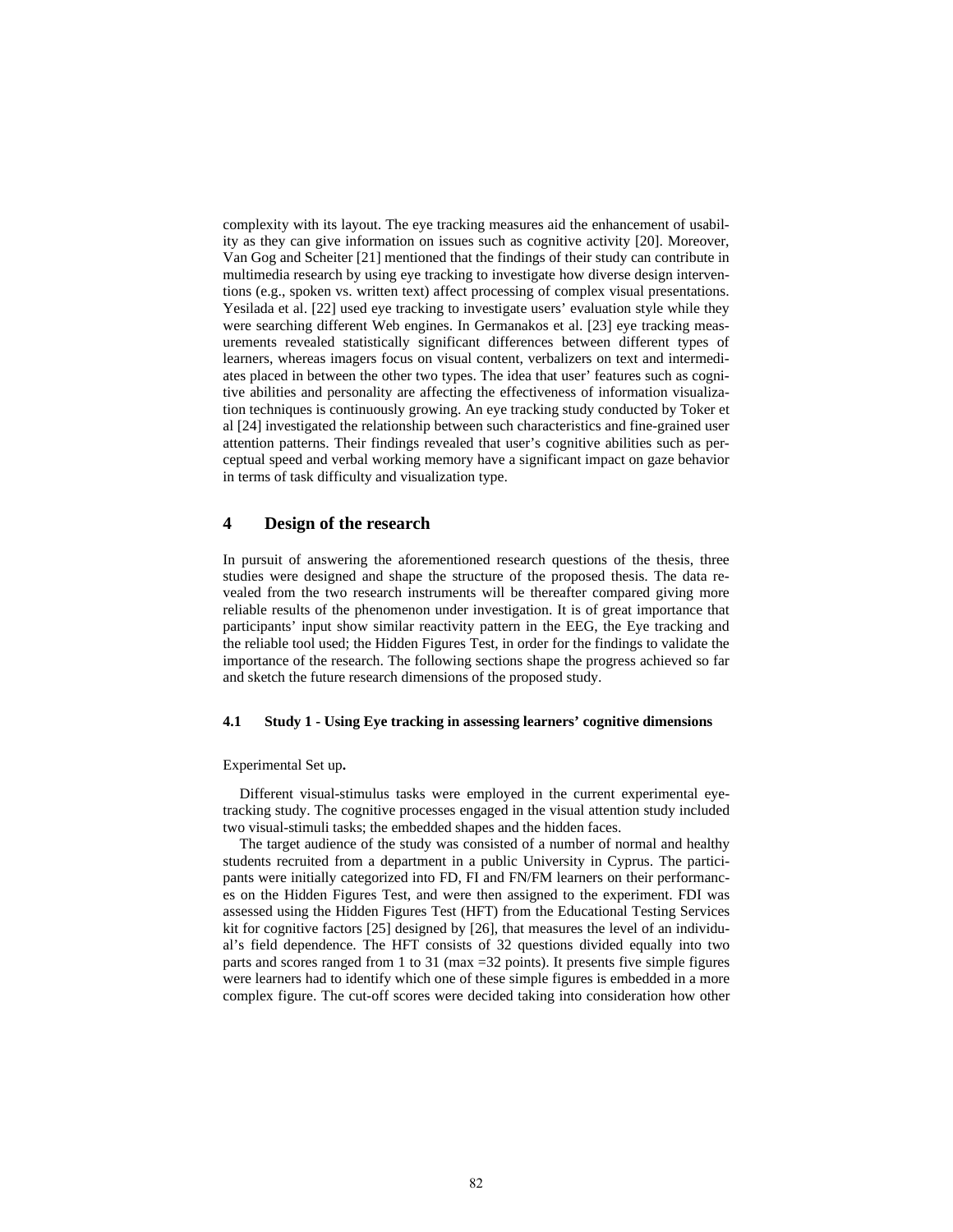researchers determined the cut-off scores in their studies [27] [28], so that meaningful comparative studies could be made in the future. Individuals who scored 10 or lower were categorized as FD, those who scored from 11 to 17 were classified as FM or FN, and those who scored from 18 to 31 as FI. The current phase of the PhD study is divided into two sections: a) Hidden figures test (HFT) [29], in order to access individuals' level of field independence and b) eye movements' analysis through the use of the iViewX model of the eye-tracking device, in assessing their cognitive abilities. The second section was conducted in two parts: Visual Stimulus - Embedded shapes; and Visual Stimulus – Hidden Faces, in order to explore participants' visual attention and calculate the level of field independence. The design of the instrument was inspired by the Hidden Figures Test.

#### **Preliminary Results.**

The preliminary findings of the study are discussed with respect on how FD, FM, and FI learners interact with the affordances of the proposed tools in order to answer a given task and therefore come up with data that indicate their level of field independence as HFT did. The quantitative data were analyzed with the aid of the Be Gaze 3.1 Software and basically focused on heatmap and scan path analysis. The results of the study detected individuals' visual style preferences based on the FD/ FI cognitive dimension. Furthermore, the eye tracking and stimulated data also suggest that although learners engage in similar environments of viewing activity, they tend to demonstrate different cognitive traits. The results of the two different tools with regard to the participants' cognitive ability were significantly correlated (p=0.002<0.01  $p = .002$ , Cramér's V = .721). Additionally, the findings suggest that cognitive ability classification may be predicted by the time completion of each task. During the first task of the visual stimuli condition – embedded shapes, the performance of individuals classified as FI was significantly faster in time completion, indicating more accurately the correct response compared to the FD group. A comparison of a set of hotspots demonstrates the difference between Field Independent and Field Dependent. The FD needed more time in finding the hidden face, than the FI did, and there were times that they could not detect it at all.

The results of the current PhD study stage revealed the effectiveness and the potential of the eye tracker technology and the designed stimulus in assessing learners' cognitive dimensions since HFT validated the data retrieved from the eye tracker results. The time tracking varies among the participants, thus time might play an important additional factor in detecting subjects' cognitive traits through a computer based environment. This result was statistically examined indicating significant differences between the FD and FI cognitive cohorts.

Currently we are analyzing data collected from running the same study with a wider population. We believe that these preliminary and promising results will be verified. The data will be analysed and presented by the time of the conference.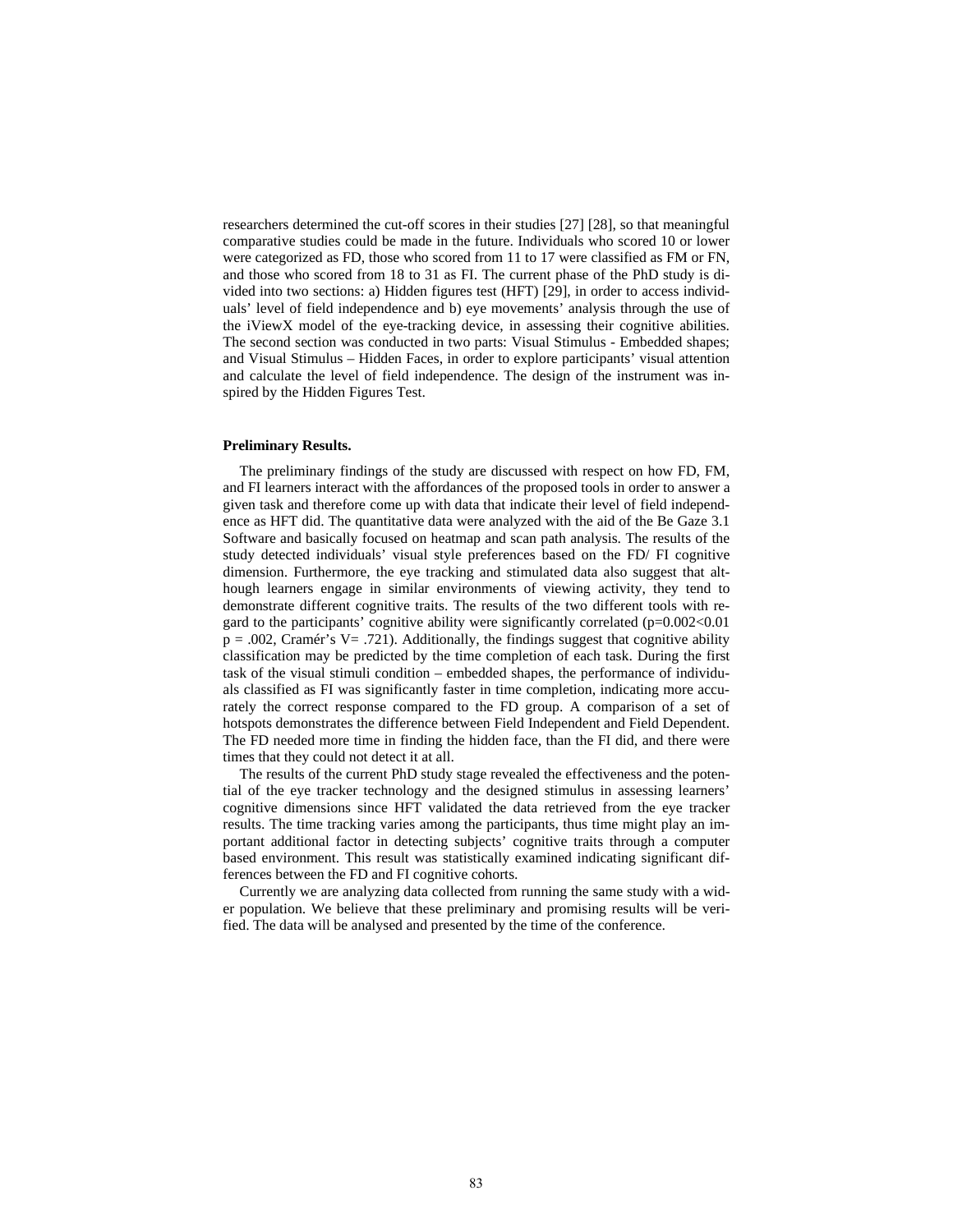# **5 Future dimensions**

## **5.1 Study 2 - Using EEG in assessing learners' cognitive dimensions**

Based on the results of the previous study, this research will utilize EEG as a device in detecting users' cognitive dimensions. The most efficient and reliable designed visual tool in assessing participants' cognitive dimensions used in study 1 will be employed as the experimental environment of this study. This part of the research is also aiming to identify learners' level of field independence as a mean to verify and strengthen the preliminary results achieved so far.

#### **5.2 Study 3-Comparison of the cutting-edge technologies findings in assessing learners' cognitive dimensions**

The final stage of the thesis relies on a comparison study that seeks to triangulate the data that will be retrieved from the two technologies (Eye tracking and EEG devices). The objective of this comparison study is to suggest and develop a learning profiling model based on individuals' cognitive dimensions. Additionally, instructors, designers, researchers, educators' specialized in the Human Computer Interaction (HCI), Brain Computer Interfaces (BCI) Educational Technology and Neuroscience domains will gain a better understanding of the affordances of users' FDI cognitive dimensions. The ambition is to exploit the proposed model from a technical perspective and provide insights that will allow the development of different algorithm(s) that will better predict and stimulate human performance in assessing cognitive load and contribute in designing e-leaning and adaptive environments.

# **6 Significance of the study and research contribution**

The suggested research will contribute in the theoretical practical levels to the enhanced understanding of the relations between human brain (EEG) and cognitive abilities. Since the purpose of this study is to have a glance into individuals' cognitive abilities, gaining understanding on how the user sees and thinks we gather unique insight into HCI with respect to interface design, and e-learning environments design. Moreover the experiment has been designed to provide help to instructors and specialists, and to pinpoint the cognitive ability of a student. Eventually, the findings of the study aim to propose a framework in understanding a person's preferred way to think and learn, flattening gaps in the international literature with respect to the nature of a learner cognitive process, neuroscience field, brain-computer interface (BCI) and human-computer interaction (HCI) sectors and will enhance the educational technology domain. The suggested research can bring new contributions to this field and important educational, theoretical and research significance. It will therefore contribute methodologically as it utilizes a combination of techniques that are not widely used together. Finally, an emerging trend within the domain of the examined topic is to explore the impact of these outcomes on personalized and adaptive learning understanding how these results can be exploited in the TEL systems. This is a challenge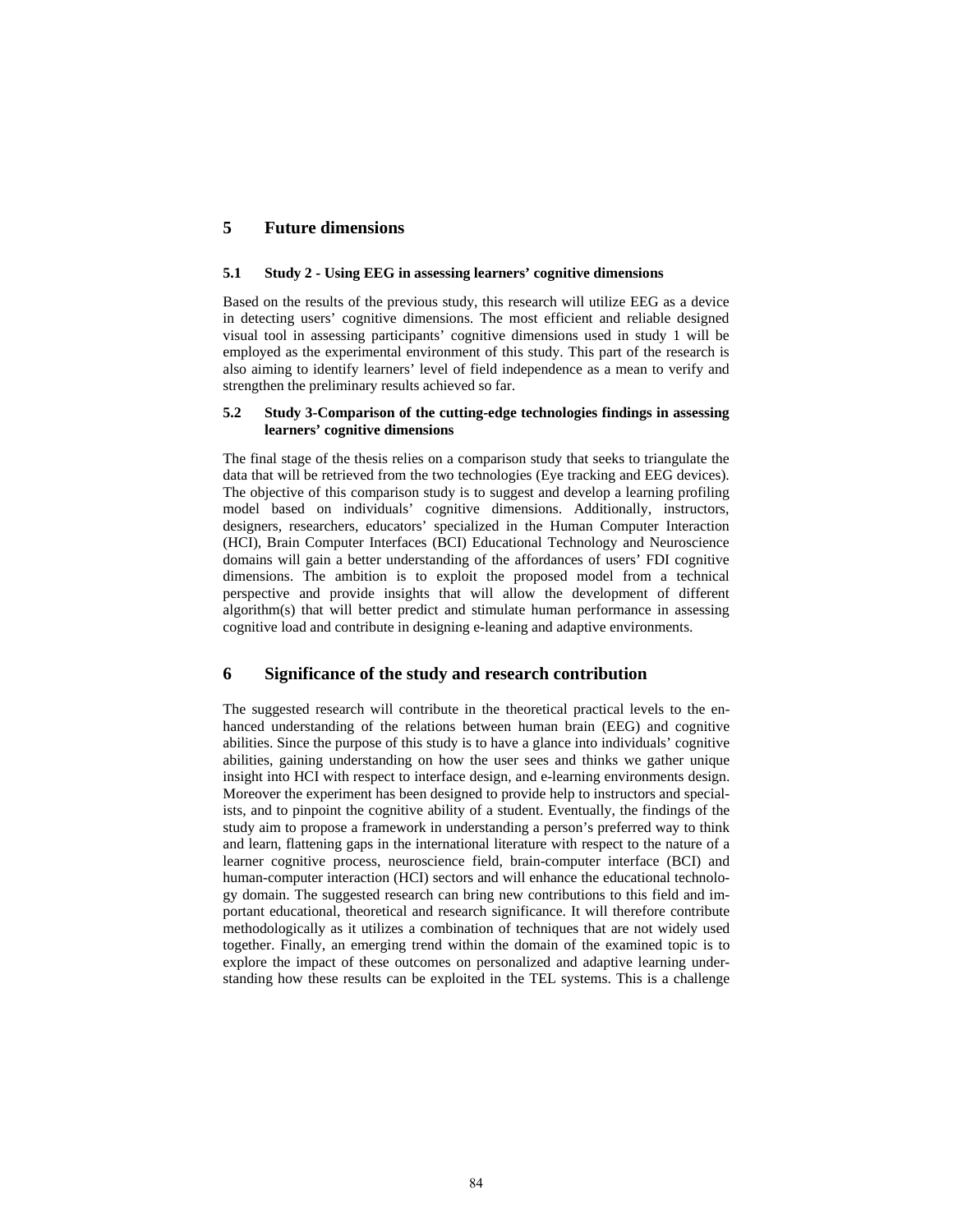for other researchers to take into consideration as the implementation and the outcomes of such studies will contribute to our society's educational milieu.

## **References**

- 1. Sweller, J.: Cognitive load during problem solving: Effects on learning. Cognitive Science, 12, 257–285 (1988).
- 2. Sweller, J., van Merriënboer, J. J. G., & Paas, F. (1998). Cognitive architecture and instructional design. Educational Psychology Review, 10, 251–296.
- 3. Paas, F., Renkl, A., Sweller, J.: Cognitive load theory and instructional design: Recent developments. Educational Psychologist, 38, 1-4 (2003).
- 4. Dragon, K.: Field dependence and student achievement in technology-based learning: A meta-analysis. Master thesis, University of Alberta, Alberta (2009).
- 5. Al-Saai, A. J., Dwyer, F. M.: The effect of visualization on field-dependent and fieldindependent learners. International Journal of Instructional Media, l. 20(3), 243-249 (1993).
- 6. Kahtz, A. W., Kling, G. J.: Field-dependent and field-independent conceptualisations of various instructional methods with an emphasis on cai: A qualitative analysis. Educational Psychology, 19(4), 413 - 416 (1999).
- 7. Luk, S. C. The relationship between cognitive style and academic achievement. British Journal of Educational Technology, 29(2), 137-148 (1998).
- 8. Graf, S., Liu, T. C.: Identifying Learning Styles in Learning Management Systems by Using Indications from Students' Behaviour. In Advanced Learning Technologies, Eighth IEEE International Conference, pp. 482-486. IEEE Press (2008).
- 9. Angeli, C., Valanides, N. How do Field-Dependent and Field-Independent learners (2012).
- 10. Stevens, R.H. Galloway T. & Berka C. EEG-Related Changes in Cognitive Workload,Engagement and Distraction as Students Acquire Problem Solving Skills. In: C. Conati, K. McCoy, and G. Paliouras (Eds.): UM 2007, LNAI 4511, pp. 187–196 (2007).
- 11. Derbali L., Frasson, C.: Physiological evaluation of attention getting strategies during serious game play. In: International Conference on Artificial Intelligence in Education, Springer, Auckland, New Zealand (2011).
- 12. Mostow, J., Chang, K.M., Nelson, J.: Toward Exploiting EEG Input in a Reading Tutor. In: Proceedings of AIED (2011).
- 13. Conati C., Merten C. Eye-Tracking for User Modeling in Exploratory Learning Environments: an Empirical Evaluation. Knowledge Based Systems, 20(6), Elsevier Science Publishers (2007).
- 14. Toker D., Conati C., Steichen B., Carenini G.: Individual User Characteristics and Information Visualization: Connecting the Dots through Eye Tracking. In: Proceedings of CHI 2013, ACM SIGCHI Conference on Human Factors in Computing Systems (2013).
- 15. De Jong, T., Van Gog, T., Jenks, K., Manlove, S., Van Hell, J. G., Jolles, J., Boschloo, A.: Explorations in learning and the brain: On the potential of cognitive neuroscience for educational science. Report by the Netherlands Organisation for Scientific Research (2008).
- 16. Witkin, H. A., Moore, C. A., Goodenough, D. R., Cox, P. W.: Field-dependent and fieldindependent cognitive styles and their educational implications. Review of educational research, 1-64 (1977).
- 17. Witkin, H. A., Moore, C. A., Oltman, P. K., Goodenough, D. R., Friedman, F., Owen, D. R., et al.: Role of the field-dependent and field-independent cognitive styles in academic evolution: A longitudinal study. Journal of Educational Psychology, 60, 327-332 (1977).